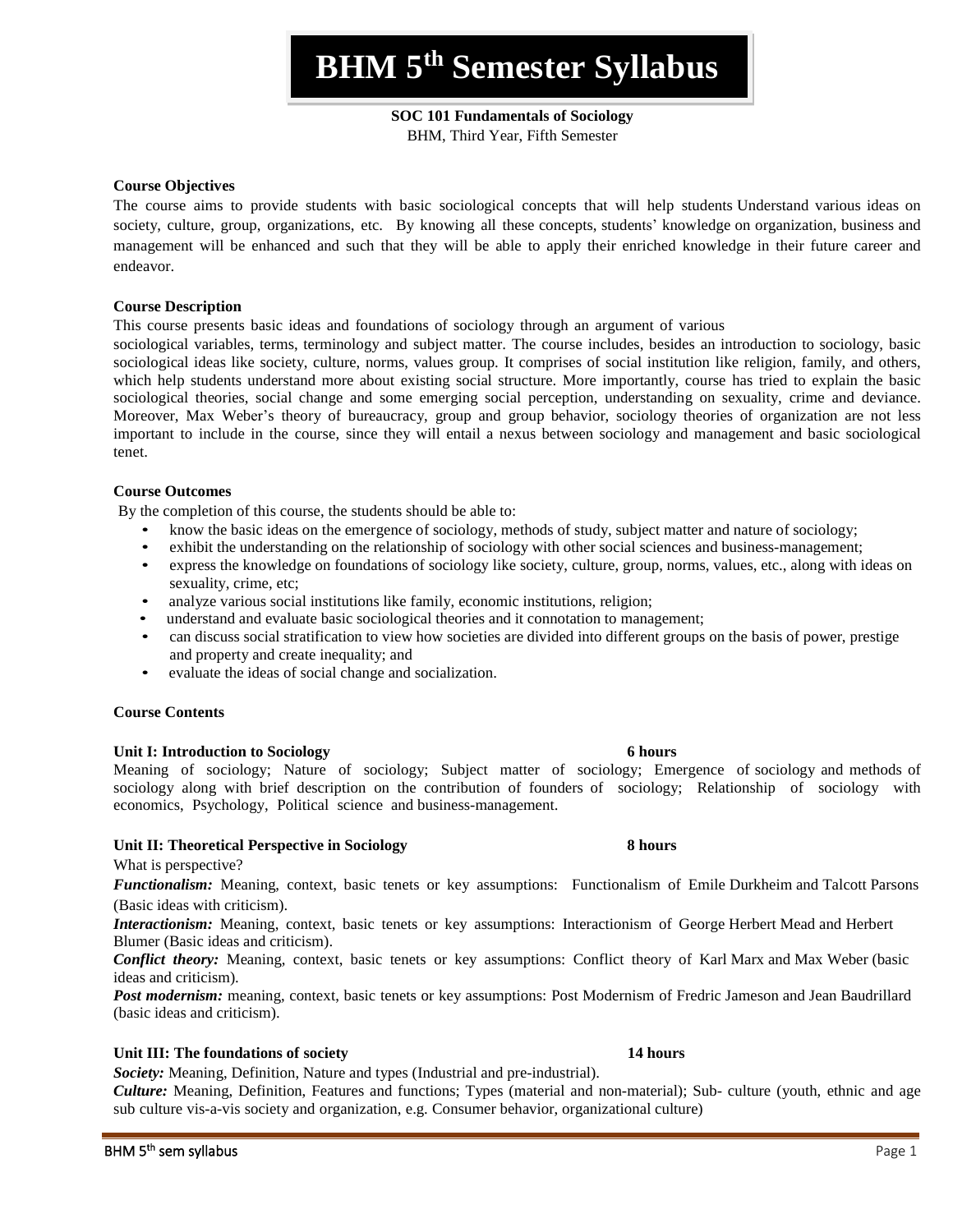#### *Norms, values, status and role:* Meaning, Definition and types; Linkage to business and management *Socialization:* Meaning, definition and function of socialization; Agents of socialization; Types of socialization (primary and secondary socialization); Theories of primary socialization; personality and socialization

*Group and organization:* Group- meaning, Definition and features; Types (various types with focusing on primary and secondary groups). Organization- meaning, Definition (view from founding fathers of sociology); Formal and informal organization; Max Weber's Bureaucracy; sociology of organization; Work and leisure; Group dynamics; Dynamics of social capital

*Sexuality:* understanding sexuality; Sexual issues (pornography, teen pregnancy, prostitution and sexual violence, sexual abuse) *Crime and deviance:* Meaning, Definition and difference between them *Conformity and sanction:* Meaning and definition

# **Unit IV: Social Stratification 7 hours**

Meaning, definition and features; Functional and conflict approach to social stratification; Stratification and inequality; Class, Caste, Ethnicity and gender as various aspects of social stratification- Meaning, Definition, Features and Nepalese context.

# **Unit V: Social Institution 7 hours**

Meaning, Definition ,Features, Function and types (as required by subject matter): Family, Marriage, Polity, Economic Institution, Religion (along with dysfunction), Educational institution; Conflict and functional approach to religion and education; Nepalese context.

# **Unit VI:** Social Change 6 hours **6 hours 6 hours**

Meaning, definition and features; Factors of social change; Conflict approach to social change; Application and experiences in Nepalese society.

# **Basic Texts**

Horton, P. B., & Haunt, C. L. *Sociology*. New Delhi: Tata McGraw Hill.

# **References**

1. Abraham, M. F. *Contemporary Sociology: an introduction to concepts and theories*. New Delhi: Oxford University Press.

- 2. Abraham, M. F. *Modern Sociological Theory: An Introduction*. New Delhi: Oxford University Press.
- 3. Bhandari, U. et al. *Sociology for Management*. Kathmandu: Buddha Academic Enterprises.
- 4. Etzioni, A. *Modern Organization*. New Delhi: Prentice Hall of India. Pvt. Ltd.
- 5. Haralombos, M., & Heald, R. M. *Society: Themes and Perspective*. New Delhi: Oxford University Press.
- 6. Inkeles, A. *What is Sociology? An Introduction to Discipline and Profession*. New Delhi: Prentice Hall of India Pvt. Ltd.
- 7. Macionis, J. J. *Sociology*. New Delhi: Dorling Kindersley (India) Pvt. Ltd.
- 8. Ritzer, G. *Modern Sociological Theory*. USA: McGraw-Hill Companies, Inc.
- 9. Solomon, M. R. *Consumer Behaviour: Buying, Having and Being*. New Delhi: PHI Learning Pvt. Ltd.
- 10. Turner, J. H. *The Structure of Sociological Theory*. Jaipur: Rawat publication.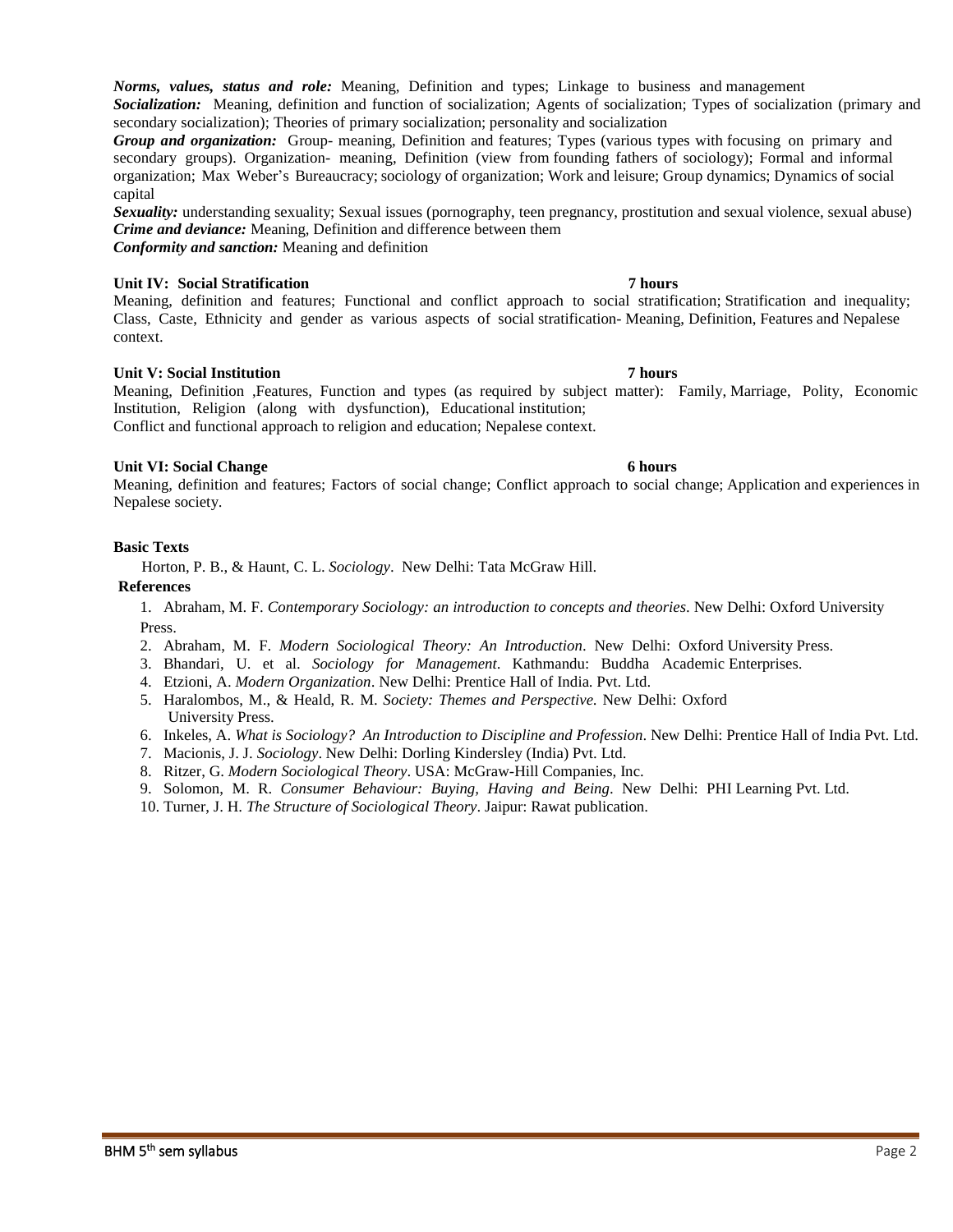# **PSY 101 General Psychology**

BHM, Third Year, Fifth Semester

### **Course Objectives**

The objective of this course is to familiarize students with the basic psychological concepts and processes to understand human mind and behavior in relation to self and others. Specifically, it provides a basic understanding of psychological science of human nature. It familiarizes students on how biology, cognition and action influence the human behavior and personality of the individual. It helps to acquire the knowledge of different psychological processes and their effect on human cognition and behavior. Finally, it develops an understanding of how human behavior can be understood, shape, and applied in individual and group/social level.

### **Course Description**

This course surveys the major concept, theories, and processes of basic psychology. It addresses the core psychological process as well as their importance on individual and social setting.

### **Course Outcomes**

By the end of this course, students should be able to:

- know basic concepts of human psychology and the core processes related to psychology;
- have an idea of the major theories that explain human behavior and cognitive processes;
- use psychological knowledge to describe and explain human behavior in personal and social settings; and
- apply human psychology in understanding and explaining individual and social level of behavior.

### **Course Contents**

### **Unit I: Introduction to Psychology as a Science of Mind and Behavior 5 hours**

Nature, modern history, of Psychology, common sense and psychology, similarities and differences with other social sciences; Perspectives of psychology (Biological perspective, cognitive perspective, behavioral perspective, Psychodynamic and humanistic perspective, Socio-cultural perspective and evolutionary perspective); Scientific method and psychological research

#### **Unit II: Biological Basis of Behavior 5 hours**

Importance of Biology in psychological understanding of behavior, Neurons, nervous system, structure and functions of central nervous system, Endocrine system and its importance.

# **Unit III: Sensation and Perception 10 hours**

*Sensation:* Meaning, importance, sensory threshold, habituation and adaptation; Types of sensory experiences, structure and functions of Visual and auditory sensation, *Perception*: definition and characteristics**;** Perceptual processes (Pathways in Brain and top-down and bottom-up processing), subliminal and extrasensory perception, Theoretical explanation of perceptual organization (Gestalt principles), Perceptual ambiguity and distortion. Social cognition and behavior: Process of social cognition, Attitude, Social influence, Prejudice and discrimination.

# **Unit IV: Learning and Memory 9 hours**

*Learning:* Nature of learning (Behavioral vs. cognitive, instinct, and complex forms of learning) Classical condition learning and its application; Operant conditioning learning and behavior modification and shaping, Cognitive learning (cognitive map, insight and observational learning). *Memory:* Memory phenomenon and basic processes (encoding, storage and retrieval), Models of memory; Parallel Distributed Processing Model and Information Processing Model, Retrieval (cues, recall, recognition, reconstruction, and automatic encoding); Forgetting: Nature and causes of forgetting, Memory and the brain, Amnesia and false memories.

# **Unit V: Cognition (Thinking and Intelligence) 7 hours**

*Thinking*: Definition and nature, component of thought (mental images, concepts, prototypes) and reasoning, thought and brain; Problem solving and decision making (preparation, production and judgment): Obstacles in problem solving thinking and decision making; Creativity; *Intelligence:* nature, types, and determinants of intelligence, Intelligence tests and concept of IQ; Individual differences in intelligence.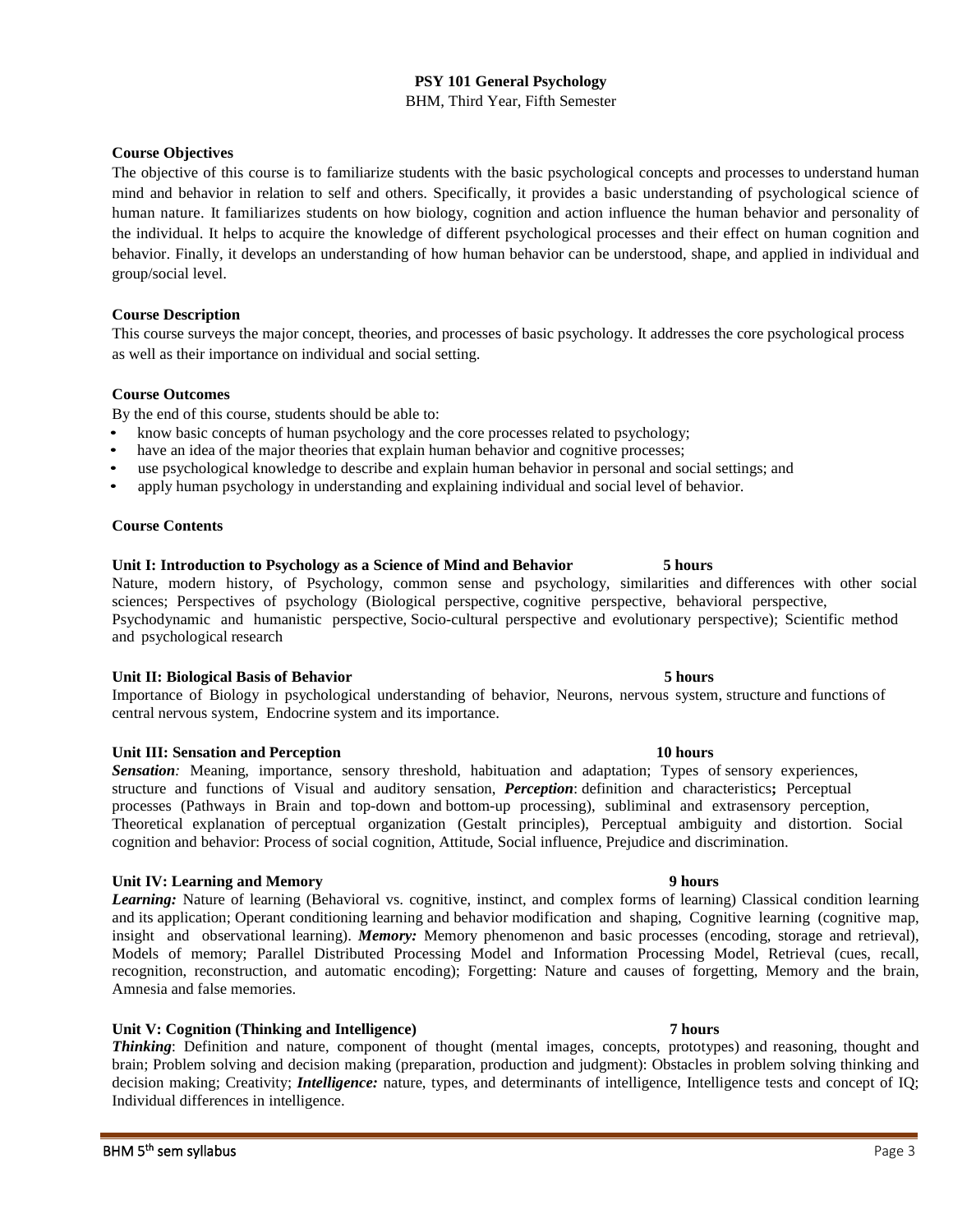# **Unit VI: Motivation, Emotion and Stress 7 hours**

### *Motivation:* Nature and characteristics of motivation, Instinct, Drive-reduction approach, Arousal approach, Incentive approach of motivation, Cognitive approach to motivation; Physiological need and motivations (Hunger and sex), Sociopsychological motivation (need for achievement and power); *Emotion:* nature and types and functions of emotion; James-Lange, Cannon-Bard, and Schachter-Singer theories of emotion. Emotion and Health; *Stress:* stressor and the cost of stress, General adaptation syndrome model, Psychoneuroimmunology of stress; Coping stress, Style and learned helplessness, Social support;

### **Unit VII: Personality 5 hours**

Nature and determinants of personality, Theories of personality: Freud's theory; Trait theory (All port and Cattel's theory); Big five personality traits, Evaluation; Bandura's social cognitive theory, evaluation; Humanistic approach; Measurement of personality; Self-report; Projective tests, Behavioral assessment.

### **Basic Texts**

- 1. Feldman, R. S. *Understanding Psychology.* New Delhi: Tata McGraw Hill.
- 2. Ciccarelli, S. K., & Meyer, C. E. *Psychology*. New Delhi: Pearson Education.

- 1. Zimbardo, P. G., Johnson, R. L., & McCann, V. *Psychology: Core concepts*. USA: Pearson Education.
- 2. Passer, M. W., & Smith, R. E. *Psychology: The Science of Mind and Behavior*. New York: McGraw Hill.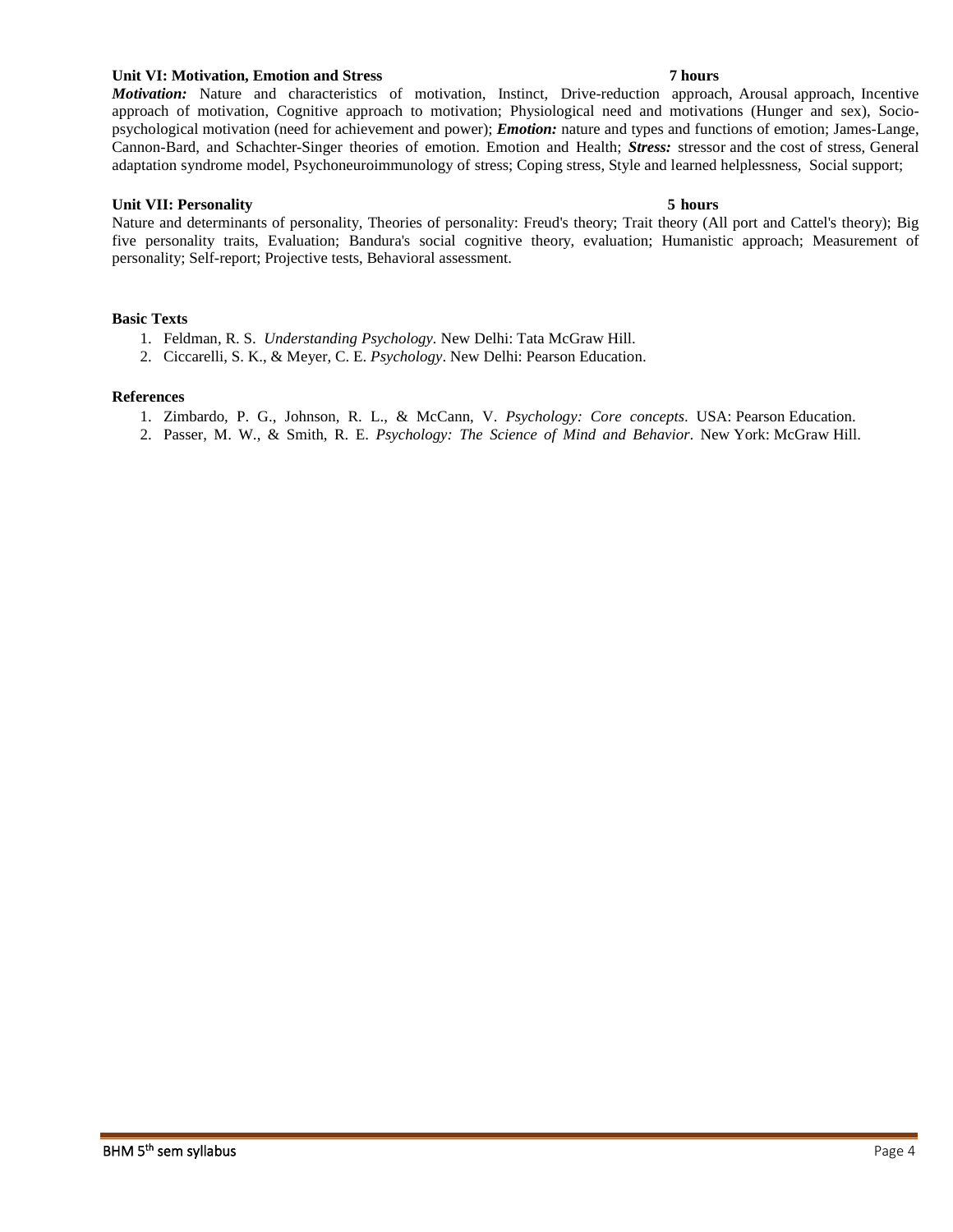# **ENG 204 Business Communications for the Hotel Industry**

BHM, Third Year, Fifth Semester

### **Course Description**

This course is for hotel management students who need English for their work. It focuses on

everyday communicative situations so that hotel employees can understand and respond to the needs and requests of hotel guests during their stay. It meets the needs for receptionist, porter, bar person, chambermaid/room attendant, housekeeper, commissionaire, management trainee, waiter/waitress. Another component of the course is written communication in organizations.

# **Course Objectives**

The main objectives of the course are to prepare students for

- reception work
- restaurant and bar work
- answering the phone and taking messages
- writing short e-mails and letters
- dealing with guests' problems
- explaining how things work
- giving directions inside and outside the hotel
- suggesting paces to visit in the region
- writing and making effective business documents

# **Course Contents**

The following themes or topics are included:

- The check-in
- The hotel bedroom
- Bathroom and porter
- Services in the hotel
- Location of facilities
- Room services
- Problems and solutions
- Taking bar orders
- In the restaurant
- Places to visit
- Enquiries
- Using the phone
- The check-out
- Business writing: planning and organizing
- Effective writing style
- Effective design and visual aids
- Effective business documents

#### **Teaching Method**

Each topic will be presented in terms of

- listening and pronunciation
- language focus and practice
- personal job file
- speaking practice
- theory and practice of written communication

#### **Basic Texts**

- 1. O'Hara, Francis. *Be M y G u e s t : English for the Hotel Industry*. Student's Book. Cambridge: CUP, 2002. (Audio CD Set/ Cassette set to go along with the Student's Book)
- 2. Hartley, Peter, and Clive G. Bruckmann. "Part three: Written Communications in
- Organizations." *Business Communication*. London and New York: Routledge, 2002.

- 1. O'Hara, Francis. *Be My Guest: English for the Hotel Industry.* Teacher's Book.Cambridge: CUP, 2002.
- 2. *Oxford Advanced Learner's Dictionary of Current English*. Eighth Edition. Oxford: OUP,2010.
- 3. Leech, G. N., & Jan Svartvik. *A Communicative Grammar of English*. Third Edition. London: Longman, 2002.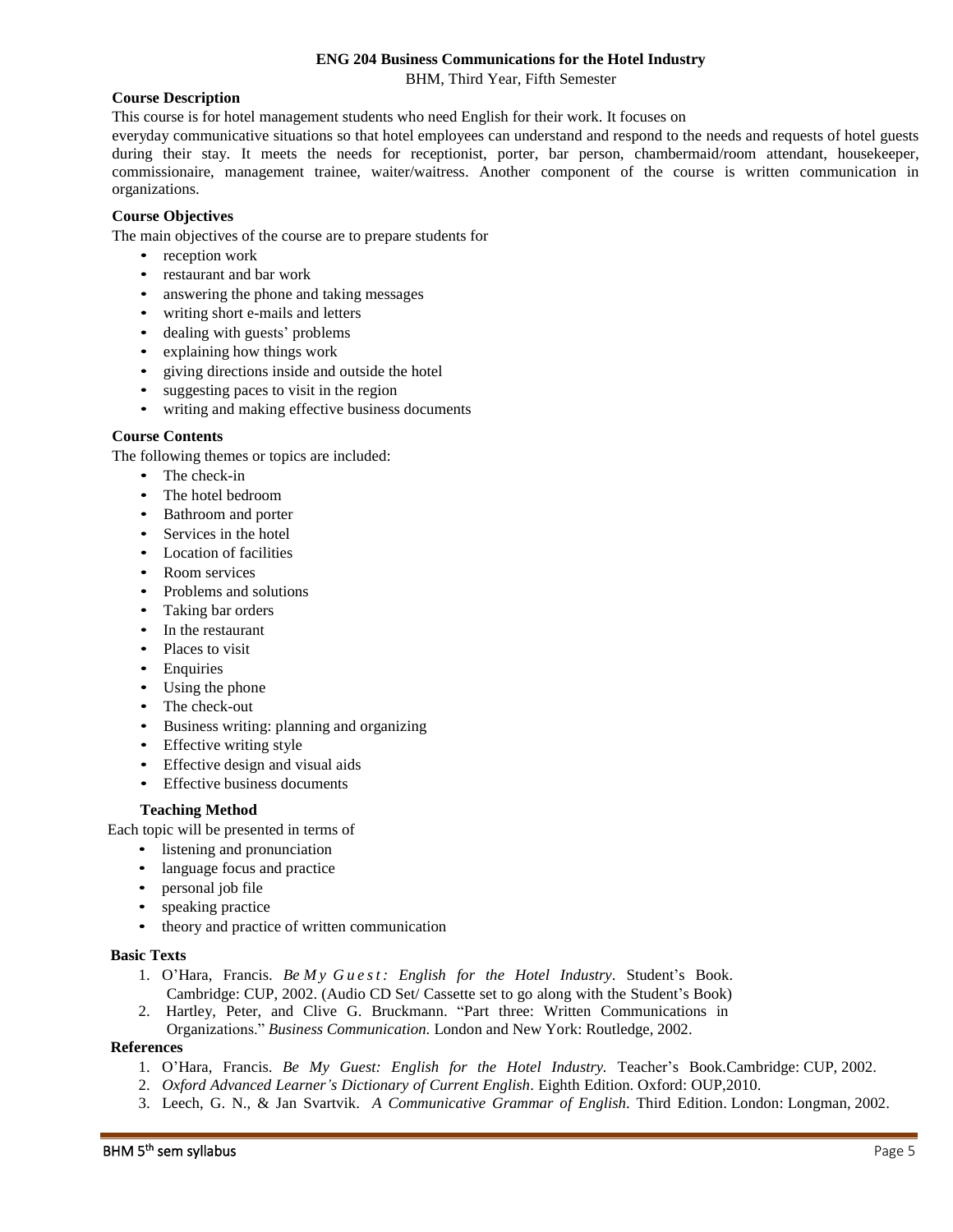# **FNB 371 Advance Food and Beverage Management**

BHM, Third Year, Fifth Semester

# **Course Objectives**

The aim of this course is to help students understand, gain knowledge, and develop an appreciation of the multifaceted elements of food and beverage management. This course also aim to develop a skill required for planning and its implications in varied forms in the hotel industry with business trends in the hotel.

# **Course Description**

This program is intended to work and specialize in the food industry and to improve the skills

and abilities in order to enhance job prospects, particularly in the fields of Food and Beverage. The course modules are presented on different management themes in context of managing a food and beverage operation: Operational challenges, Controlling System in F & B, Marketing and creativity in functions with excellence human resource management.

# **Course Out Comes**

By the end of this course the students should be able to:

- able to understand the  $F \& B$  management and operational challenges;
- able to understand the relationship between the owner, labor and executives;
- able to control the Food and Beverage;
- able to maintain the standard and quality of food and beverages products and service;
- able to maintain the competitive and profitable margin for the organization;
- able to prepare and analysis the budget for the outlets;
- able to organize the event with creative skills;
- able to manage and lead the human resources.

# **Course Contents**

# **Unit I: Fundamental of F & B Management 4 hours**

Introduction of F & B Industry, Classification and characteristics, The management process, F & B managerial relationship, F & B operational challenges.

# **Unit II: The Control Function 4 hours**

Essential of control system, Management resources and objectives, The control process (establishing standards, Observing performance, Deciding, and implementing corrective action, follow through), Persons involve and responsible for control.

# **Unit III: Determining Food and Beverage Standards 4 hours**

Standard purchase specifications (sample and information), Standard recipes (sample of standard recipe card, Developing standard recipe and sources of recipe), Standard yield (importance of yield, yield terminology, how to compute yield Percentage), Standard portion size & costs, How to calculate.

# **Unit IV: F & B Control System 7 hours**

Purchasing control, Receiving control, Storing control, Issuing control, Production and service control, Revenue control, Preventing pilferage theft of revenues, Importance of computer technology in control.

# **Unit V: Using Information from the Control System 4 hours**

Calculating actual F & B costs, Monthly calculation (cost of sales, source of information for cost of sales, calculation inventory value), Daily calculation (component of food cost, cost information, calculation daily food cost), Control analysis, Corrective action.

# **Unit VI: The Menu: The Foundation for Control 6 hours**

Food service control Points, Control cycle, Menu planning (theme and atmosphere, menu planning strategy), Menu merchandising, Menu pricing (subjective and objective pricing method), Evaluating the menu (defining profitability, defining popularity, menu engineering work sheet, evaluating menu items, how to improve the menu through menu engineering.).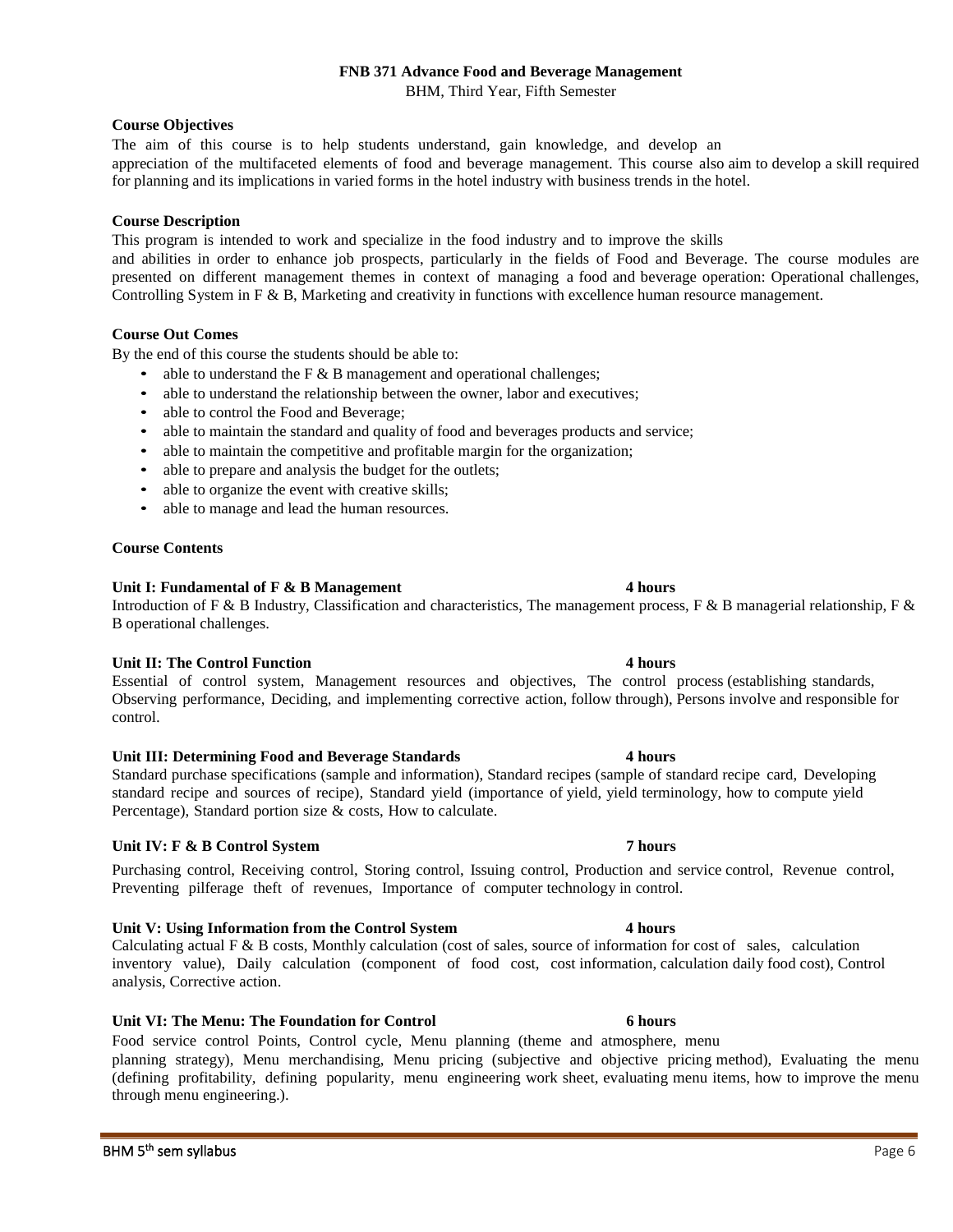# **Unit VII:** Operations Budgeting 4 hours

### Budget forecasting, Steps in budget development, Budget development example, Cost volumeprofit analysis.

### **Unit VIII: Event and Banquet Management 5 hours**

### Introduction of event and banquet, Banquet planning, Organizing the operation &service of a banquet, Categories of events, Event planning (five steps for successful event), Role and responsibilities of event team members (information, security, event manager & coordinator and marketing), Table plans (space consideration and pros and corns of table set-ups).

### **Unit IX: Managing Human Resource in F & B 5 hours**

Developing staffing plans, Requirement and selection, Training and performance appraisal, Staffing guide and labor control, Labor law and current issues

# **Unit X:** Quality Management 5 hours

Introduction quality, Sanitation and food hygiene, Total quality management

### **Basic Texts**

- 1. Ninemeier, J. D. *Management of Food and Beverage Operation*: USA: AH & LA Publication.
- 2. Ninemeier, J. D. *Planning and Control for Food and Beverage Operation:* A USA: H & LA Publication.
- 3. George, B. & Chatterjee, S. *Jaico Food & Beverage service and Management*: New Delhi.

- 1. Singaravelavan, R. *Food and Beverage Service:* New Delhi: Oxford University Press Publication.
- 2. Anderws, S. *Food Service Management:* New Delhi: McGraw Hill Publication.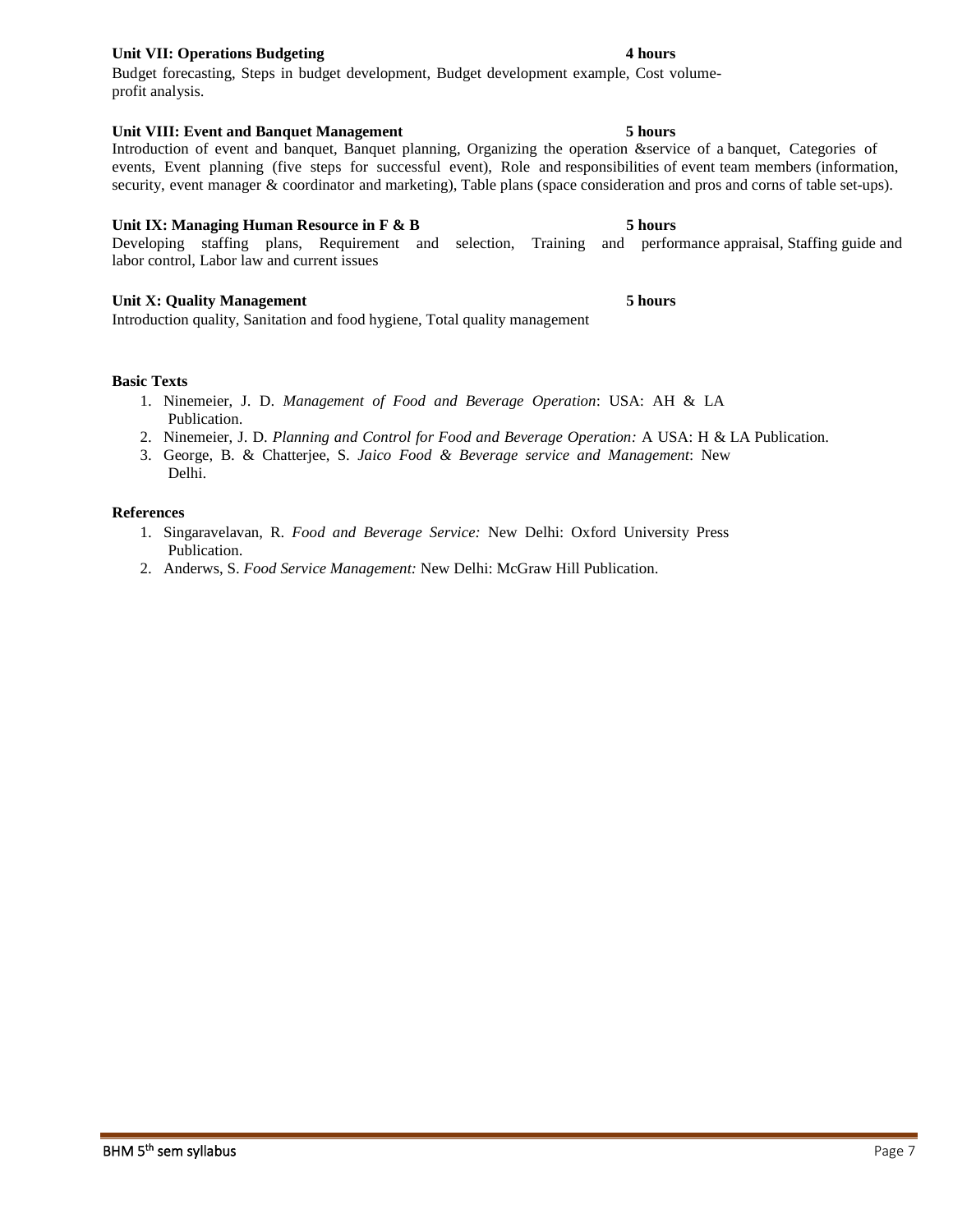# **RDM 381 Advance Accommodation Operations Management**

BHM, Third Year, Fifth Semester

### **Course Objectives**

The purpose of this course is to provide students with a broad and detail knowledge about department and its management. The course attempts to enable students to understand the role, challenges and opportunities of management in contributing to the successful operating performance of organizations.

### **Course Description**

Advanced hotel housekeeping is intended to augment the skills of individual who are already

working as housekeeping supervisors or coordinators. Again this program is designed to be delivered on site at your hotel or resort. The modules include supervisor and executive housekeeping issues, executive housekeeping and hotel management issues. This course gives an advance and in-depth knowledge to students about managerial operation of accommodation operation related to those accommodation management, human resource management, administrative control, and technical skill management.

### **Course Outcomes**

By the end of this course, students should be able to:

- Understand and explain the Accommodation Management;
- Understand and explain the Managing in Housekeeping personnel;
- Understand and explain the Human Resource Management;
- Understand and explain the Administrative Control;
- Understand and explain the Technical skill Management;
- Understand and explain the Daily Routines and systems;
- Understand and explain the Daily Routines and systems;
- Understand and explain the Changing Trends in housekeeping;
- Understand and explain the New property operation;
- Understand and explain the Contracts and outsourcing;
- Understand and explain the Hotel Renovation;
- Understand and explain the Interacting with the hotel guest.

#### **Course Contents**

#### **Unit I: Introduction to Accommodation Management 3 hours**

Management of lodging operation, History and structure of lodging operation, The lodging industry in America, Types of lodging establishments.

# **Unit II: Managing in Housekeeping Personnel 3 hours**

Role of executive housekeeping, specification function of executive housekeeper, Role of supervisor, Specification function of supervisor

# **Unit III: Human Resource Management in Housekeeping 5 hours**

Personnel Administration, The need to curb high employee turnover and absenteeism, Recruiting, Selecting, Hiring and training employees, Recruiting housekeeping employees, selecting housekeeping , Worker Motivation- Maslow's theory of motivation, Herzberg's Ideas on Motivation

Employee Evaluation and compensation, Creating worker satisfactions, Employees Discipline, Cultural Diversity and the housekeeping Department.

# **Unit IV: Administrative Control 5 hours**

Controlling Operation , Housekeeping operating Budget, Selecting housekeeping Man- hour justification, The profit and loss statement , Productively control , Weekly labor furcating, payroll control ,Computerized housekeeping management.

# **Unit V: Technical Skill Management 5 hours**

Management of Inventory and equipment, Classification of Material, Capital expenditure and operating Budget, Purchasing housekeeping Material, Inventory control.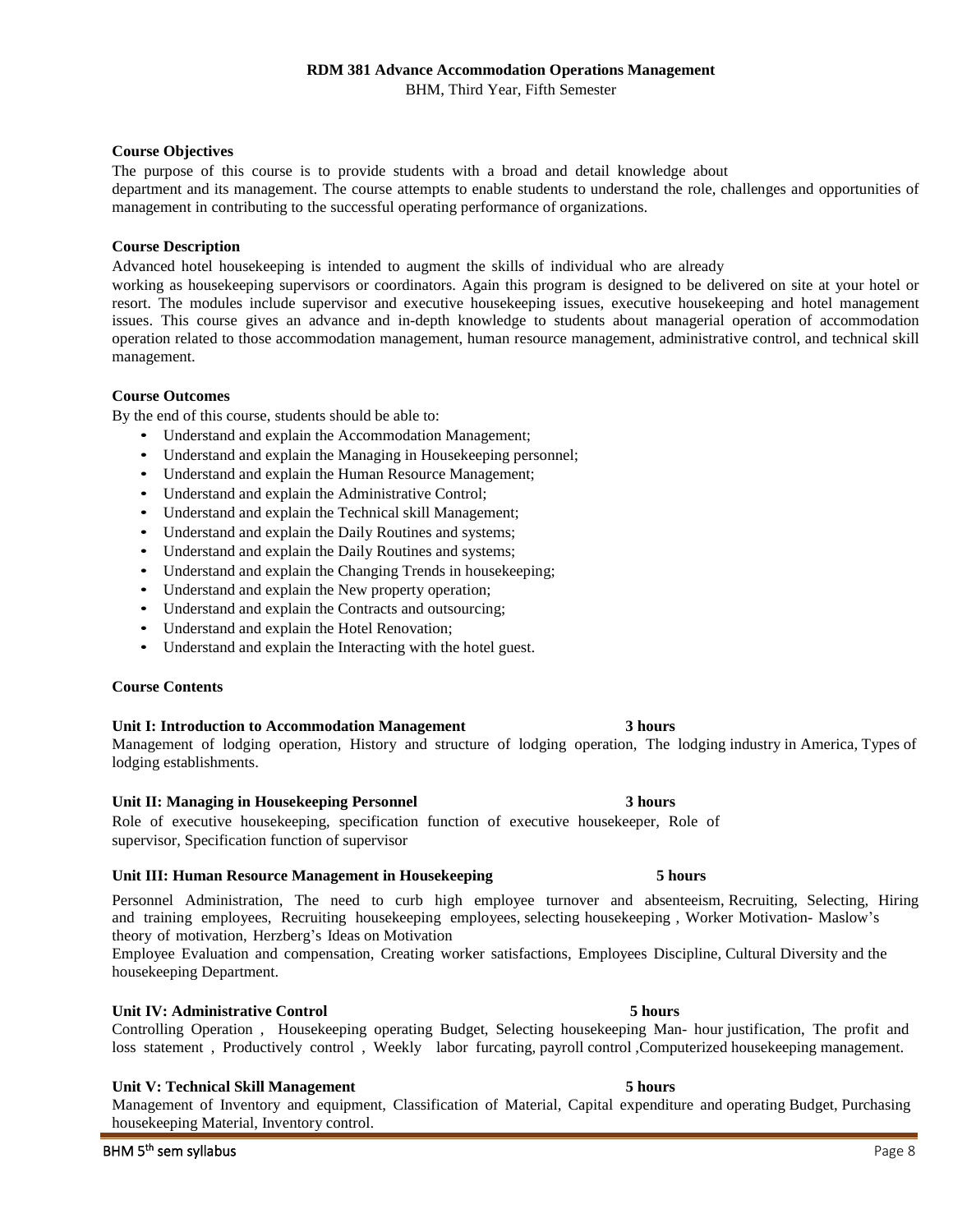# **Unit VI: Daily Routines and Systems 2 hours**

The housekeeping day, Leaves Application procedure, Gate pass procedure

### **Unit VII: Changing Trends in Housekeeping 3 hours**

# **Unit VIII: New Property Operation 4 hours**

Introduction, Starting up housekeeping, Housekeeping in a new property, Countdown

# **Unit IX: Contracts and Outsourcing 6 hours**

Defining outsourcing and contracts, When are outsourced and considered, Contract services in housekeeping, Hiring contracts providers, Pricing of contracts, Advantage and disadvantages of outsourcing.

# **Unit X: Hotel Renovation** 4 **hours** 4 **hours**

Reasons to renovation, Types of renovation, Subsidiary processes in renovation.

# **Unit XI: Interacting with the Hotel Guest 3 hours**

Observing the guest behavior, Handling guest complaint, The challenges of cross- cultural Communication, Dealing with special request and manage Guest privacy.

# **Unit XII: Environment Management 5 hours**

Environment and ecology, Environmental pollution, Environmental education, Environmental management in hospitality industry (environment management program, international EMS standard)

- **Basic Texts**
	- 1. Andrew, S. *Hotel Housekeeping Management and Operation.* New Delhi: Tata McGraw-Hill.
	- 2. Raghubalan, G. & Raghubalan, S. *Hotel Housekeeping Operations and Management*: New Delhi: Oxford University press.

# **References**

- 1. Branson, J. C & Lennox, M. *Hotel Hostel and Hospital Housekeeping.* New Delhi: Book Power.
- 2. Kappa, M. M., Nitschke, Schappert, A & patrica, B. *Housekeeping Management Education:* Institute of American Hotel and Lodging Assoiation (AH & LA).

Hygiene, not just cleanliness outsourcing, Training and Motivation, Eco-friendly amenities products, and processes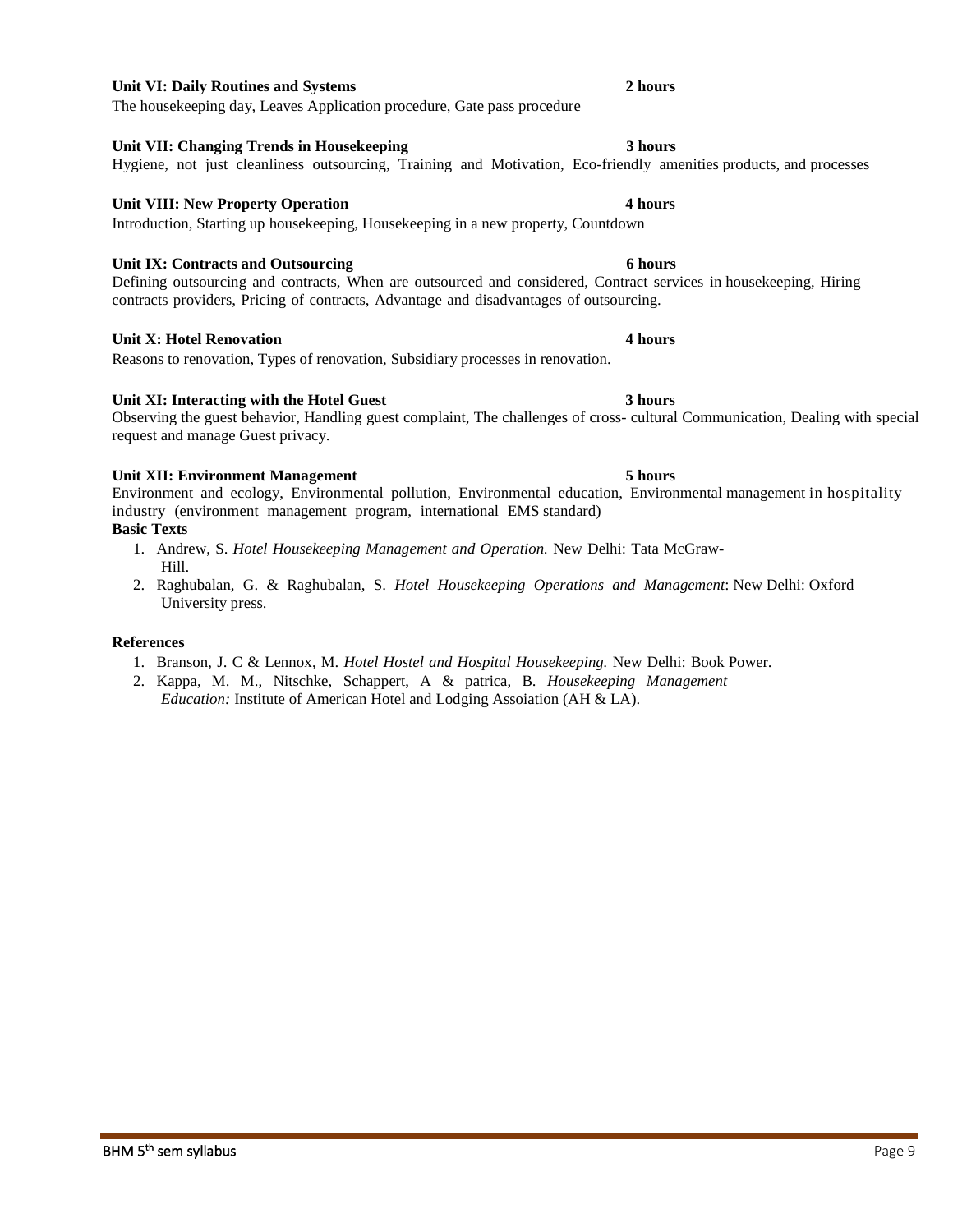# **ACC 126 Hospitality Accounting - II**

BHM, Third Year, Fifth Semester

# **Course Objectives**

The major purpose of this course is to provide the basic introduction and impart an elementary knowledge of managerial accounting to the students of hospitality management. This course aims to provide an understanding of cost and cost behavior and develop an ability to use cost information for planning and control decision. It also emphasize the use of accounting information for planning and control purpose in the hospitality industry.

# **Course Description**

This course presents a systematic coverage of accounting such as managerial accounting and techniques. Furthermore, this course is concentrate on the limitations of financial accounting, different use of cost accounting and how the product cost is determined and allocated to the different products. It also focuses on the importance of managerial accounting and decision procedures regarding different financial alternatives to strengthen the profitability of the organization. Moreover, this course deals with the different budgetary and evolutionary practices used in an organization.

# **Course Outcomes**

After completion of the course, the students must be able to:

- Understand the role, difference between financial accounting and managerial accounting;
- explain the importance of inventory management in an organization;
- know the concept of cost, cost behavior and cost determination of a product;
- understand the procedures of product cost determination;
- examine the relationship among the cost, volume and profit;
- analyze the budgetary and decision evaluation procedures.

# **Course Contents**

# **Unit I: Introduction to Management Accounting 4 hours**

Concept and objectives of management accounting, Difference between financial accounting and management accounting, Role of management accounting in hospitality industries, Carrier opportunities in management accounting, Limitations of management accounting.

# **Unit II: Accounting for Materials 10 hours 10 hours**

Concept and types of materials, Meaning of store ledger; Methods of handling materials; including FIFO, LIFO and average under perpetual and periodic inventory system, Concept and needs of inventory management, Tools of inventory management Economic order quantity; formula and table methods, Reorder quantity, Minimum stock level, Maximum stock level, Average stock level and danger stock level.

# **Unit III: Cost Classification, Allocation and Product Cost Determination 5 hours**

Concept of cost, Classification of cost the basis of element, nature, behavior and function, product cost and period cost, Product cost of hospitality industry, Cost allocation and apportionment of joint cost using traditional system and activity base costing (ABC) system, apportionment of joint cost, Product cost determination.

# **Unit IV: Cost Volume Profit (C-V-P) Analysis 10 hours**

Cost Volume Profit, Analysis– concept and objectives, C-V-P relationship, General assumptions in C-V-P analysis, Limitations of C-V-P analysis, Different approaches of Break-Even Point (BEP) analysis for single and multiple products, Cash BEP analysis, Applications of BEP analysis, Analysis of margin of safety, Sensitivity analysis.

# **Unit V: Budgeting for Profit Planning 10 hours**

Concept and objectives, Advantages of budgeting, Limitations of budgeting, functional classification of budget and their preparation; Sales, production, material purchase, merchandise purchase, Direct labour, Overhead, flexible and cash budget.

# **Unit VI: Decision Regarding Alternative Choices 9 hours**

Concept and objectives, Meaning of relevant and irrelevant cost, Opportunity cost, Differential cost, Decision making procedures, Decisions regarding make or buy, Accept or reject special offer and drop or continue.

- 1. Hilton, R. & Jayadev, *Managerial Accounting.* New Delhi: Tata McGraw Hill Education Private Limited.
- 2. Bajracharaya, Ojha, Goet & Gautam, *Management Accounting*: Kathmandu: Asmita Books Publishers & Distributors (P) Ltd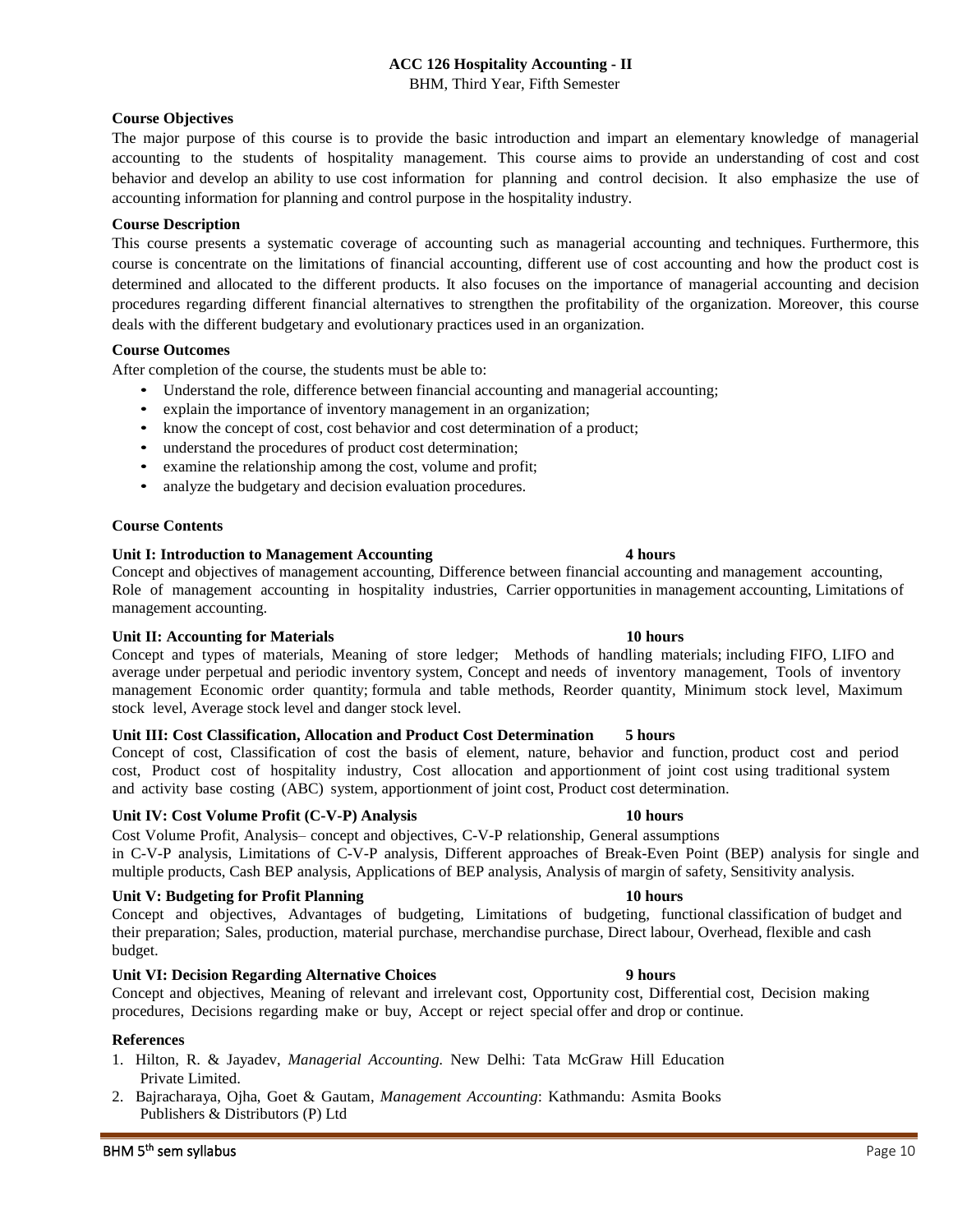# **STT 105 Fundamentals of Statistics**

BHM, Third Year, Sixth Semester

### **Course Objectives**

The aim of the course is to develop competency and ability to use statistical techniques and tools in hospitality and tourism data management and various research projects.

### **Course description**

This course provides students with basic statistical concepts and techniques that are used in hotel management. It focuses on the application of statistics in hospitality and tourism data analysis and interpretation using different software. The course highlights: Basic Concept of statistics, Classification and presentation, Descriptive statistics, measure of dispersion, basics of probability and sampling techniques, tourism statistics and time series analysis of tourism statistics.

### **Course Contents**

### **Unit I: Introduction 5 hours**

Basic concepts of statistics, Terminologies associated with statistics such as populations and samples, Variables (Categorical and Quantitative Variable), Types and sources of data, Descriptive and inferential statistics, Data processing (Editing and Coding), Applications of statistics in hotel management.

### **Unit II: Data Classification and Presentation 8 hours**

Summarizing the categorical and quantitative data, Frequency distribution, Relative and percentage frequency distribution, Cumulative frequency distribution, Diagrammatic and graphic presentation: Bar charts, Pie charts, Histograms, Scatter plots, Ogive, Cross tabulation, Stem and leaf display.

**Project Work:** Diagrammatic and graphical representation of tourism data by means of computer software.

#### **Unit III: Descriptive Statistics: Numerical Measures 12 hours**

**Measure of Location:** Mean, Median, Mode, Partition values: Quartiles, Deciles, Percentiles Selection of measure of location.

**Measure of Dispersion:** Range, Inter quartile Range, Quartile Deviation, Standard deviation, Variance, Coefficient of variation,

**Shape of the Distribution:** Shape of the distribution by using Mean and Median, Five number summary, Box and whisker plot.

**Project Work:** Descriptive statistics and numerical measures of tourism and hospitality data by using computer software

#### **Unit IV: Introduction to Probability 3 hours**

**Basics of Probability:** Experiment, Event, Types of events

**Probability Laws:** Simple Additive and multiplicative law

#### **Unit V:** Sampling Technique **5 hours 5 hours**

Census and sampling, Types of sampling (Probability and Non Probability Sampling), determination of sample size

# **Unit VII: Tourism Statistics 10 hours**

Definition of international and domestic tourist movement. Collection of data on tourist arrival, Departure and tourist expenditure, Presentation and tabulation of travel statistics. Tourism indicators measurement of Nepal.

**Time Series Analysis of Tourism Statistics:** Introduction, Components of times series, Measurement of trend: Graphical curve fitting method, Method of moving average and method of least square. Seasonal variation: method of simple average.

#### **Unit VII: Simple Correlation and Regression 5 hours**

Scatter diagram, Karl Pearson correlation coefficient, Simple regression analysis.

#### **Basic Texts**

1. Dennis J. S, Thomas A. W &Anderson, D. R. *Fundamentals of Business Statistic.* New Delhi: Cengage Learning.

2. Gupta, S. C. *Fundamentals of Statistics.* New Delhi: Himalayan Publishing House.

- 1. *Tourism Statistics of Nepal 2013 and latest publication,* Ministry of Culture, Tourism & Civil Aviation Planning & Evaluation Division Statistical Section
- 2. Joshi, P. R, Thagurathi, R. & Uprety, P. *Business Statistics.* Kathmandu: Buddha Academic Enterprises Pvt. Ltd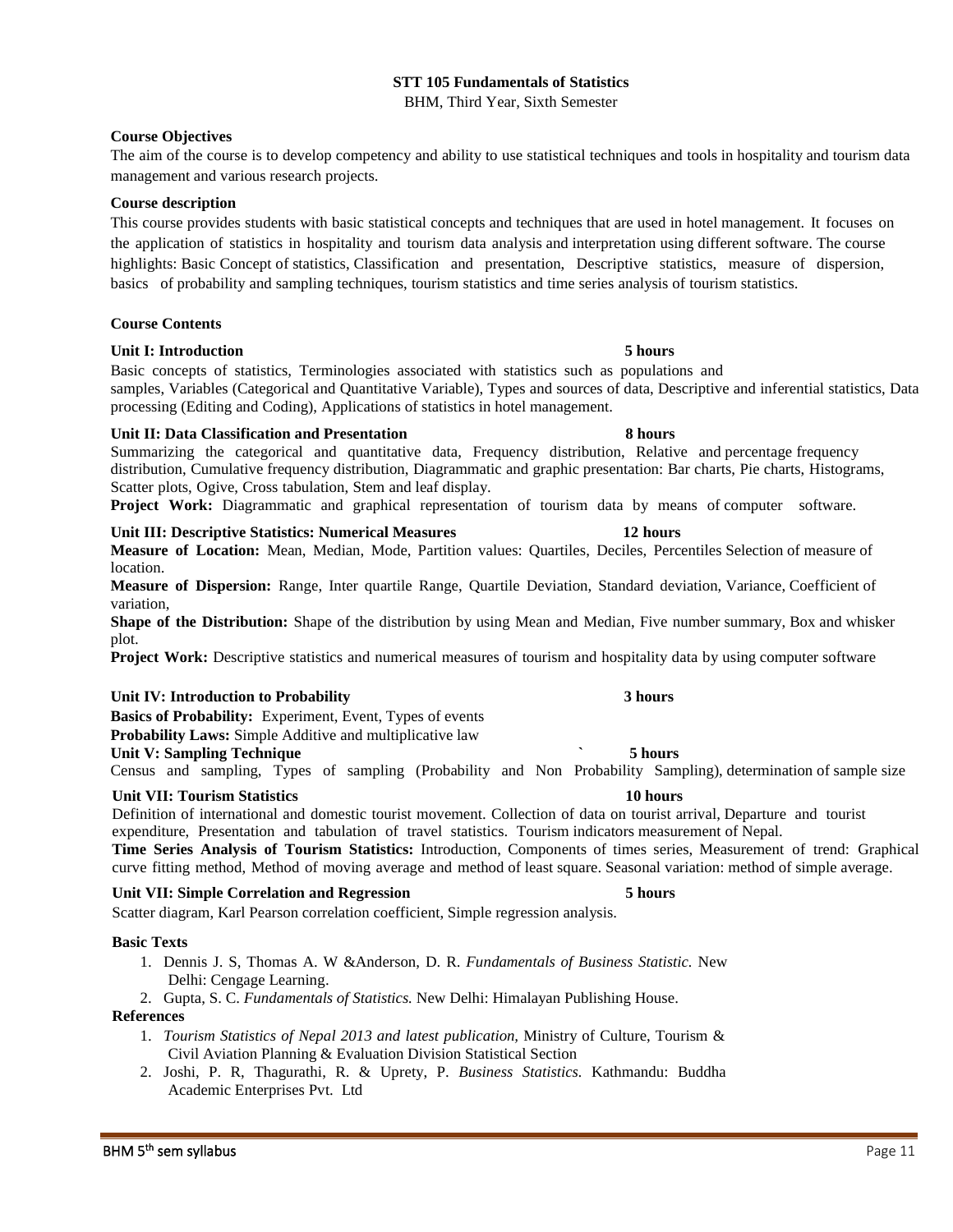# **MKT 143 Hospitability Marketing**

BHM, Fourth Year, Seventh Semester

### **Course Objectives**

The main objective of this course is to enable the students by equipping them with comprehensive and practical knowledge that are necessary mainly for middle class managers and professionals in businesses and industries especially in Tourism and Hospitality field and enable them to develop plans and programs in the areas of Tourism and Hospitality Marketing independently and support juniors in this areas for better outcome and performance.

### **Course Description**

This course will provide all necessary theoretical knowledge backed by s o m e practical practices such as paper presentation, group discussion, field visits related with relevant sub chapters under it that is helpful for middle class managers that needs the knowledge, skill and experience in actual job and professional areas in Tourism and Hospitality Marketing.

### **Course Outcomes**

By the end of this course the students should be able to:

- describe the mission of sales and marketing department of a hotel/travel organization;
- write job description of the sales and marketing personnel;
- cultivate a customer–oriented attitude;
- have basic knowledge and skill in relation to tourism and hospitality marketing;
- explain the information required for preparing the marketing plan of a hotel and find out the sources of such information;
- describe the ability to carry out the recurring activities of sales personnel;
- develop suitable hospitality marketing programs.

### **Course Contents**

### **Unit I: Introduction to Marketing and Services 4 hours**

Introduction, Definition, Concept of marketing, Characteristics of products and services.

# **Unit II: Marketing Environment and Marketing Research 6 hours**

Introduction, Marketing Environment: Micro Environment and Macro Environment, Marketing Research: process and application areas in hospitality.

#### **Unit III: Consumer Behavior in Services 8 hours**

Introduction, Factors influencing consumer behavior, Buying decision making process of hospitality products, Customer expectations and satisfactions, Organizational buyers and buying processes.

# **Unit IV: Hospitality Products and Services 8 hours**

# Introduction, Hospitality products, Dimensions of hospitality products, Product differentiation, Product positioning, Branding of hospitality services.

# **Unit V: Hospitality Pricing Policies and Strategies 4 hours**

Introduction, Pricing strategies of the hospitality industry, Yield management

# **Unit VI: Hospitality Place Strategies and Distribution Channels 4 hours**

Introduction, Distribution challenges in hospitality markets, Global distribution system (GDS) Online hotel reservation, Central reservation system (CRS)

# **Unit VII: Hospitality Promotion, Advertising and Public Relations 4 hours**

# **Unit VIII: People as a Marketing Proposition 2 hours**

People- People Relation in Hospitality Marketing, Characteristics and requirements of service Personnel, Delivering service as promised.